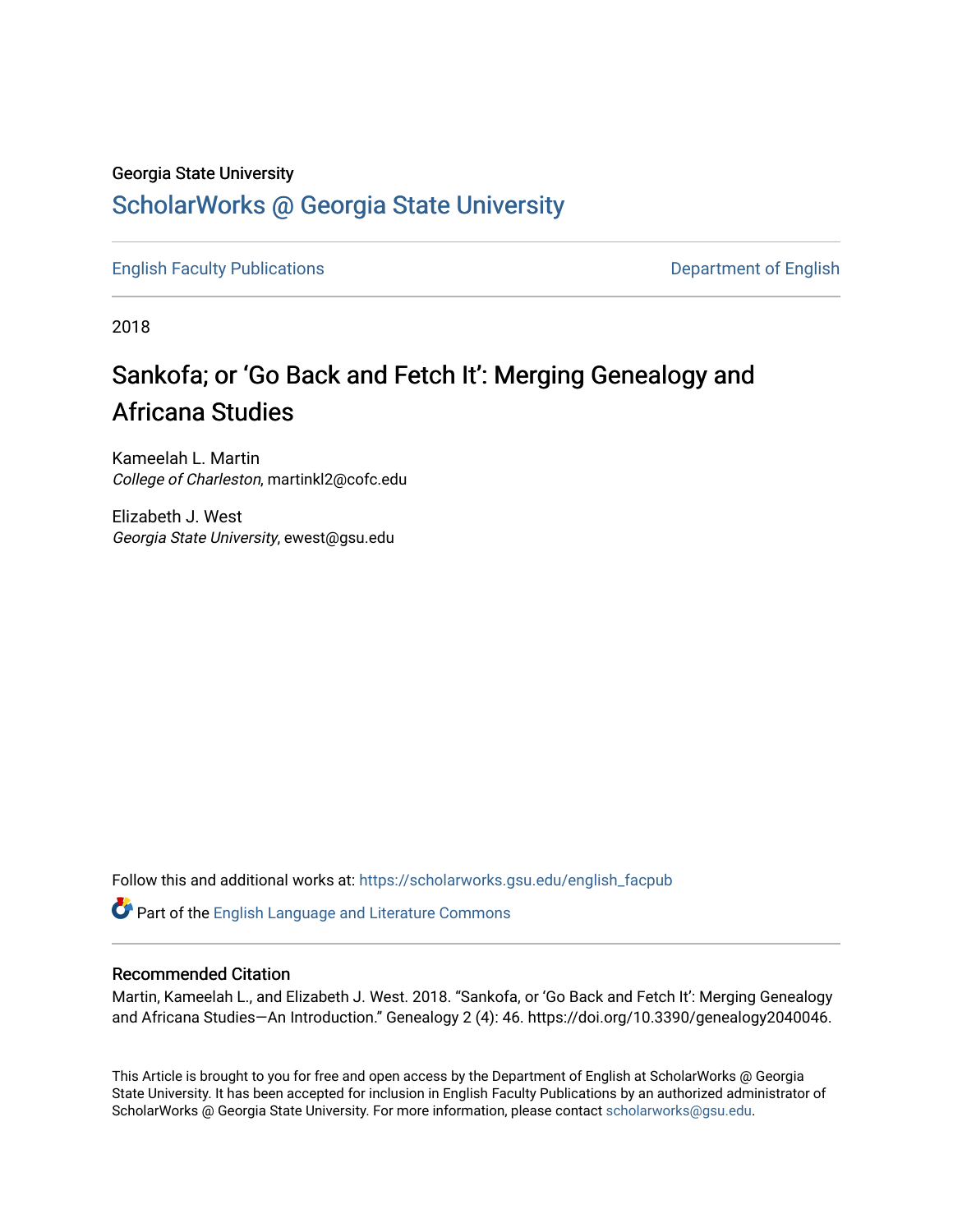



## *Editorial* **Sankofa, or "Go Back and Fetch It": Merging Genealogy and Africana Studies—An Introduction**

#### **Kameelah L. Martin 1,\* and Elizabeth J. West 2,[\\*](https://orcid.org/0000-0002-3466-701X)**

- <sup>1</sup> Director of African American Studies, College of Charleston, 66 George Street, Charleston, SC 29424, USA<br><sup>2</sup> Department of English Ceorgia State University P.O. Box 3970, Atlanta C.A. 30302, USA
- <sup>2</sup> Department of English, Georgia State University, P.O. Box 3970, Atlanta, GA 30302, USA
- **\*** Correspondence: martinkl2@cofc.edu (K.L.M.); ewest@gsu.edu (E.J.W.)

Received: 6 October 2018; Accepted: 23 October 2018; Published: 29 October 2018



With the overwhelming popularity of genealogy-themed television series, genetic genealogy testing, online subscription services for research, and the enduring aphorism of *Sankofa*, people of African descent are consistently dispelling the long-avowed assertion that the ancestry of the enslaved in the United States and their descendants is, for the most part, unknowable. In the 21st century, the descendants of the enslaved are truly able to "go back and fetch" the origins of their past in tangible ways as a means to understand the present and to move, assertively, into the future. Genealogical communities and organizations such as the Afro-American Historical and Genealogical Association are replete with stories of those seeking and recovering the names of enslaved ancestors, visiting the sites of enslavement, preserving oral histories, and confronting the descendants of slave-owning families. Only forty years ago, such achievements were only a reality for the most well-positioned and affluent of African Americans. Alex Haley's *Roots* seemed the improbable exception. In recent years, advancements in digitized records, online ancestry communities, and advancements in DNA testing have paved the way so that almost anyone with the knack and patience for archival research can easily follow a familial line back to the slave-owning or original purchaser of an enslaved relative.

More than ever, people of the African Diaspora are better able to identify the Trans-Atlantic Slave Trade's erasure of their lineage, familial bonds, and complicated ancestries of enslavement. And those descended from the enslaved are not the only group riveted by the recovery of a direct connection to the traffic in human flesh. The frankness with which Edward Ball, descended from a wealthy slave-owning class of Charleston, South Carolina, confronts slave owners' blood ties to their chattel property in *Slaves in the Family* (1998) underscores the tenuous nature of kinship haphazardly carved from the peculiar institution. Ball's attempt to reconcile with his family's past has brought much-needed attention to this phenomenon in and around contemporary Charleston. The success of Henry Louis Gates, Jr.'s Public Broadcasting Station's series "African American Lives" and "Finding Your Roots" has equally contributed to the increased interest in genealogy as both a hobby and academic pursuit. While Gates's genealogy exploits on public television are arguably lacking in the rigor of conventional academic research, Gates's individualized historical biographies of his guests underscore a likely new wave in academic historical and biographical research. With respect to Africana Studies, Gates's foray into popular genealogy has inspired an amateur public and is now hastening into the halls of academia.

African American genealogy is a growing field of inquiry, which carries a distinct set of research challenges, methodological approaches, and collective memories. It is at a constant interplay with the histories, cultures, and theories of Africana Studies. A focus on African American genealogy is, indeed, an exercise in the study of the Black experience. We see this readily with the recent acclaim of Isabel Wilkerson's *The Warmth of Other Suns* (2010) and the gut-wrenching truth of Saidiya Hartman's *Lose Your Mother*: *A Journey along the Atlantic Slave Route* (2008). Wilkerson humanizes what has become known as the Great Migration, the historical exodus from WWI through the early 1970s that underscored African Americans moving from the sharecropping South into urban centers such as Chicago, St. Louis,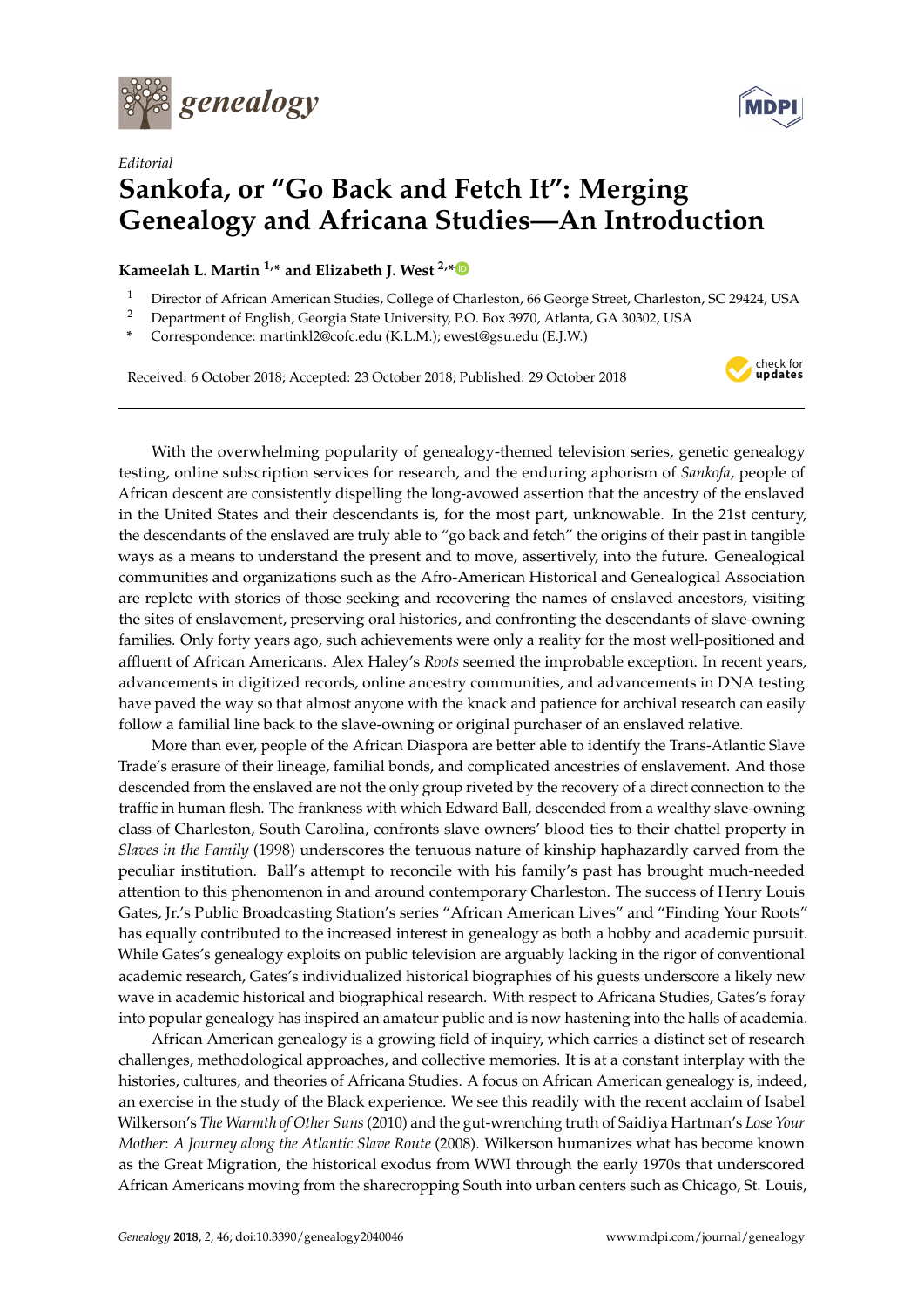Philadelphia, and Harlem. Using oral histories, archival records, and family histories, Wilkerson's research offers the public first-person insights into the experience of the Great Migration—shifting academic models of the historical moment that have been traditionally based on documentation alone. Conversely, Hartman uses her personal family histories and reflections about living in Ghana for a year to punctuate the old adage that sometimes one really cannot go home again. She provides a stark memoir of her search for "home" in West Africa while studying the slave trade, only to discover that Ghanaians did not offer her the "homecoming" she had imagined for African-descended people who returned to the continent. *Lose Your Mother* strips away the idealized return to Africa and reclamation of origins—much in the same way DNA profiles used for genealogy are troubled with the question of so-called racial origins—which has been the cornerstone of Africana Studies for so long. Hartman forces Africana Studies scholars to reconsider the political and cultural relationships between Africa and its Diaspora in ways that do not always lead to reunification and a Pan-African worldview. Other academicians, too, are shifting their scholarly focus to investigations of African American lineage and how it can humanize our understanding of race and the imperfect past of the Black Atlantic world. Rebecca Skloot's *The Immortal Life of Henrietta Lacks* (2010), Lawrence P. Jackson's *My Father's Name* (2012) and Lisa Lindsay and John Wood Sweet's *Biography and the Black Atlantic* (2013) demonstrate just how seamlessly African American genealogy, genetics, and humanistic inquiry merge to produce some of the most cutting-edge research of the last decade.

Our scholarly interests in this Special Issue narrowly focus upon this innovative turn in interdisciplinary projects across the academy. Titled after the Akan mythology in which a bird flies with its head turned backwards to symbolize the exigency of reconciling one's past with the future, *Sankofa; or 'Go Back and Fetch It': Merging Genealogy with Africana Studies* collates essays from scholars, genealogists, and independent researchers that apply genealogical research to a wide range of interdisciplinary approaches to the study of the African Diaspora. We sought to initiate a transnational discourse in which innovations in genealogy research such as DNA analysis, the Freedman's Bureau digitization project, and online communities widen the scope of what we know and what we can learn as we consider the future of Africana Studies. The implications of genealogical research on African American, Black, and/or African Diaspora Studies are cast wide and far to include humanities, social sciences, and STEM research.

While historians have long called upon archival records and oral histories to inform their interventions and interpretations of historical narrative, genealogical research, we argue, is revolutionizing Africana Studies as a discipline. In areas as diverse as the arts, the sciences, autobiography, history, anthropology, and philosophy, studying the histories of families—and by extension, human population groups—genealogy is making inroads into the academy, advancing in particular new, incisive, and fresh ways to explore race and the African diaspora. Notably, publications such as the collection edited by medical doctors Lawrence J. Prograis, Jr. and Edmund D. Pellegrino, *African American Bioethics: Culture, Race, and Identity* (2007), and *The Social Life of DNA: Race, Reparations, and Reconciliation after the Genome* by Alondra Nelson (2016) are changing the way one conceptualizes the possibilities of Africana Studies research.

The essays in this Special Issue of *Genealogy* illustrate current and promising contributions of cross-disciplinary engagement with the field of genealogy. A discipline that is itself interdisciplinary, genealogy connects and constructs family histories through resources such as oral narratives, public records, documented academic histories, archival materials, and linguistics. As a discipline, genealogy has in the past quarter century been propelled into the spotlight—both in and outside the academy—with an intensity arguably unmatched in the history of the discipline in the U.S. DNA science applied to the level of individual, as well as group populations, has fueled this heightened interest. As a collective, the essays in this issue, Sankofa, offer interdisciplinary analyses, spanning the humanities, the social sciences, and hard sciences, affirming the need for new historiographies to advance Africana Diaspora Studies and perhaps human diaspora studies in general.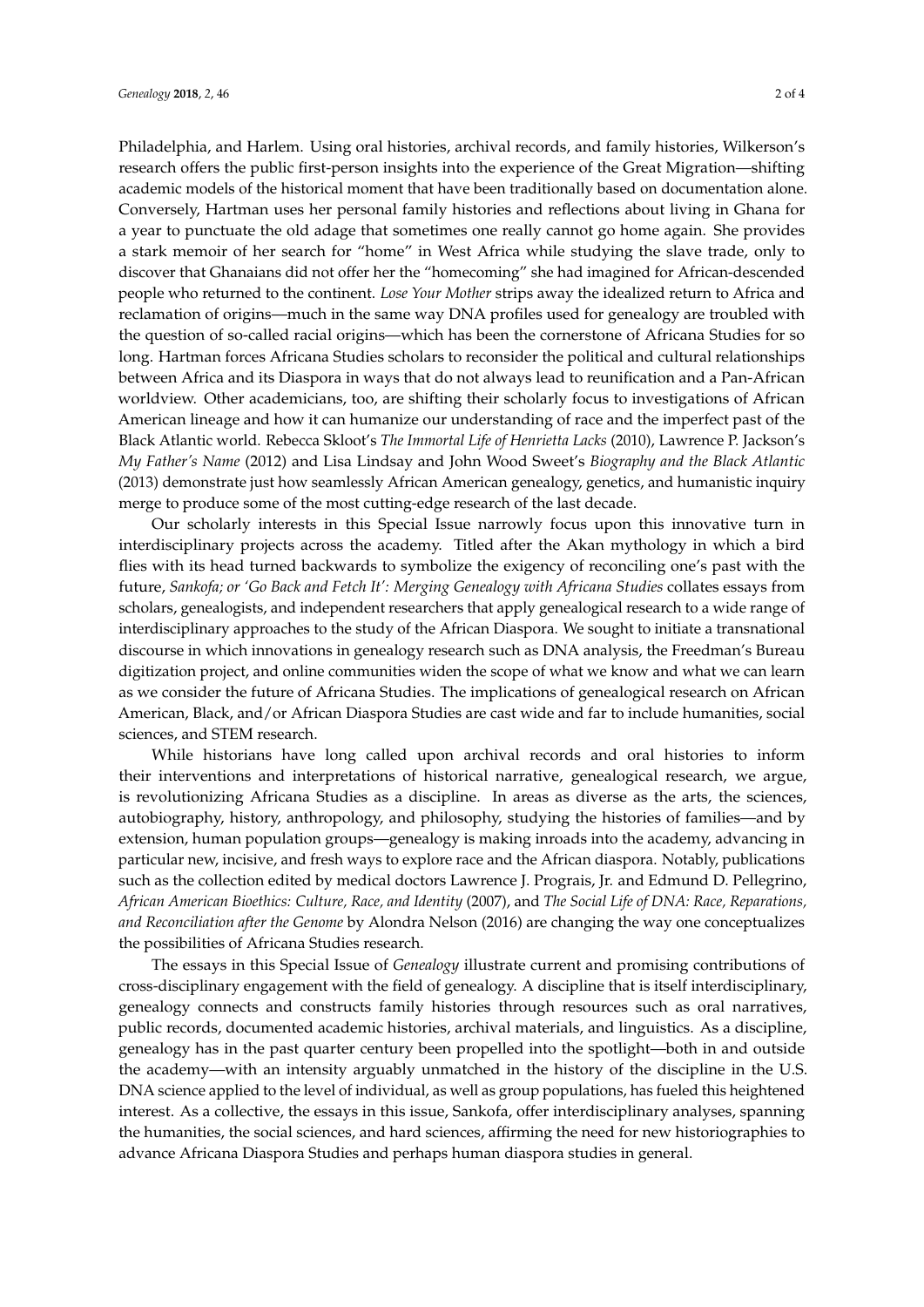We enthusiastically offer the following articles for public consideration of such questions and new directions in Africana Studies. Lekan Balogun's "Mythological Recuperation and Performance as Agency for Genealogical Return in Djanet Sears's *Afrika Solo*" examines Sears's one-woman play as an artistic medium that allows for a reaching back to Yoruba cosmology. Balogun argues for understanding Sears's trip to Africa that prompted her name change as central to a cosmological transformation that, in the aftermath, influenced her work. This renaming, or what Balogun calls *autogenesis,* echoes Yoruba practice and mythology and is enacted in Sears's play. Understanding *Africa Solo* as reflection of Yoruba verbal art as text, Balogun calls for a reading of Sears's play beyond conventional western criticism that is too often positioned as the universal interpretive lens. Through Balogun's interdisciplinary analysis, *Africa Solo* can be understood as a much richer and complex work, a work in which the author and performer sheds light on black female artistic reflection that grows out of a necessary look backwards. Sears's look back to Africa and specific Yoruba traditions and sensibilities lead to a work whose framework and message reflect a turn to and recovery of the past as a pathway to a meaningful present.

Sarah Abel's "Of African Descent? Blackness and the Concept of Origins in Cultural Perspective" warns against the impulse of some, particularly among U.S. researchers of "genetic genealogy," who anchor their work in the presumption that DNA can serve as a universal narrative or indicator of ethnic or racial origin. Through a comparative look at DNA studies in the U.S., France, and Brazil, this essay illustrates the problem of awarding such weight to DNA results. Abel concludes that "for the main part, genetic ancestry data gain their symbolic interpretations and political power from the local contexts in which they are produced, notably by intersecting with the myths of race and national identity that have shaped concepts of origin and Blackness there." Abel shows that the concept of and desires for nationality among African-descended people of the U.S. varies from those in France and Brazil, where instead of a focus of ethnicity and origins connected to a precolonial African connection, the emphasis is identifying and situating African-descended populations and their histories within the larger present national context. Abel's trinational analysis of DNA interpretation suggests that the aim of Sankofa—reaching back to the past to understand and contextualize the present—will not be a universal African diasporic experience, nor will it render a universal African narrative of origin and belonging.

Jada Benn Torres, in "'Reparational' Genetics: Genomic Data and the Case for Reparations in the Caribbean," compels readers to consider the complex nature of genomic testing with respect to how this data can often complicate as much as it answers questions of individual, communal, and national identity. Torres illustrates this point by looking at the use of genetic data in recent debates on reparations in the Caribbean. In the case of the reparations debate, the science of DNA analysis—particularly to answer questions of ancestry—is a medium for the journey back. Reconciliation and understanding, however, are not the guaranteed outcomes. The hope that looking back through science might offer a clear road to the present is not altogether the end result of DNA analysis for the results and the interpretations may create divisions where coalitions are sought. Torres discusses this conflicting nature of DNA ancestry testing as it might be applied in calls for reparations among African descended and indigenous populations of the Caribbean.

In "Bridging Discussions of Human History: Ancestry DNA and New Roles for Africana Studies," Bessie L. Lawton, Anita Foeman, and Nicholas Surdel argue that through Africana Studies and the new wave of research and data in ancestry, western historiography and history that currently dominate studies of race and identity may not hold into the future. As DNA research complicates longstanding discourses of human history and origins, Africana studies, which has been a leading discipline in challenging western intellectual hegemony, is seated to lead the way in reading DNA as part of the human narrative. The conclusions in this paper are drawn from data gathered in a DNA discussion project with samples drawn from the Mid-Atlantic American region. Lawton, Foeman, and Surdel underscore the historically unacknowledged impact of the African diaspora in the west and across the globe. In particular, this study points out that "among other things—three centuries of systematic